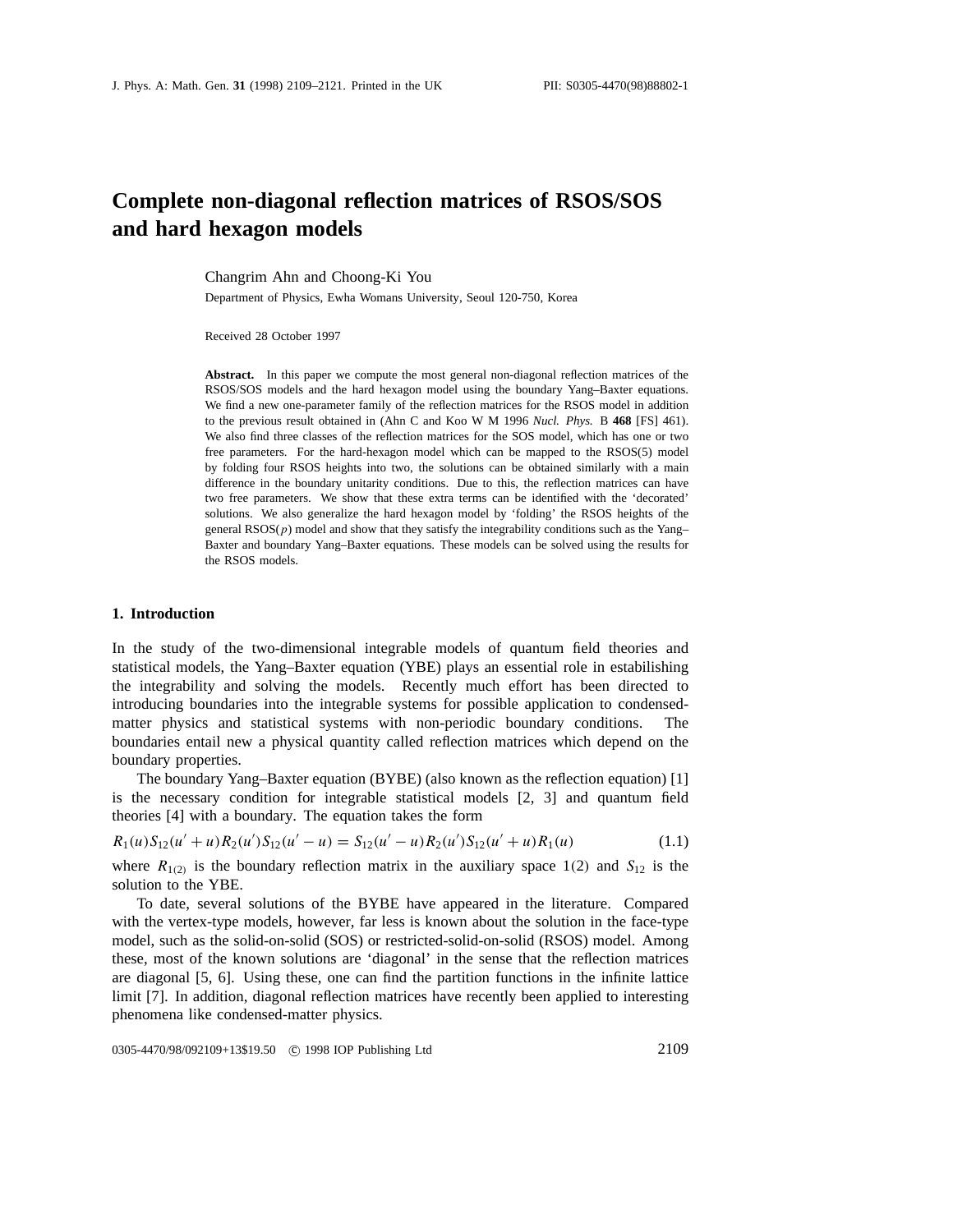Non-diagonal solutions show more non-trivial boundary scattering and may also be useful for physical applications. Furthermore, one can find an explicit vertex–face correspondence if one can classify non-diagonal solutions completely. In addition to those found in [6], we will show that different classes of non-diagonal reflection matrices are possible. These new solutions include one or two free parameters which are related to those in the boundary potential. The explicit formulae between two sets of parameters are still not clear. We hope our complete non-diagonal solutions for the SOS model may be related explicitly with those of the boundary sine-Gordon model.

From a physical point of view, many interesting models are of face type: the RSOS/SOS models, the hard-hexagon model (HHM), etc. These models play very important roles in statistical mechanics systems and in quantum field theories such as the perturbed conformal field theories.

In this paper we derive complete non-diagonal reflection matrices for the RSOS/SOS and the HHM in a unified way. We will express the BYBE as a linear equation which should satisfy extra non-trivial conditions. Due to the linearity, the general solutions are linear combinations of each solution with arbitrary coefficients. Some of these coefficients are fixed by the boundary crossing and unitarity conditions [4]. The reflection matrices of the HHM can be constructed from those of the RSOS model since the HHM can be mapped to the RSOS(5). We consider a similar mapping for the generic  $RSOS(p)$  model and its boundary reflection matrices.

## **2. The RSOS(***p***) model**

In this section we solve the BYBE for the  $RSOS(p)$ ;  $p = 3, 4...$  scattering theory. The RSOS(p) scattering theory is based on a  $(p - 1)$ -fold degenerate vacuum structure, in which vacua can be associated with nodes of the  $A_{p-1}$  Dynkin diagram. The quasiparticles in the scattering theory are kinks that interpolate neighbouring vacua, they can be denoted by non-commutative symbols  $K_{ab}(u)$  where  $|a - b| = 1$  with  $a, b = 1, \ldots, p - 1$  and *u* is related to the the kink rapidity  $\theta$  by  $u = -i\theta/p$ , so that the physical strip is given by  $0 < \text{Re } u < \pi/p$ . In the rest of the paper, we will refer to *a*, *b* as heights or spins. Formally, scattering between two kinks can be represented by the following equation:

$$
K_{da}(u)K_{ab}(u') = \sum_{c} S_{dc}^{ab}(u - u')K_{dc}(u')K_{cb}(u)
$$
\n(2.1)

where the *S*-matrix is given by

$$
S_{dc}^{ab}(u) = \mathcal{U}(u) \left( \frac{[a][c]}{[d][b]} \right)^{-u/2\gamma} W_{dc}^{ab}(u).
$$
 (2.2)

The Boltzmann weight

$$
W_{dc}^{ab}(u) = \sin u \delta_{bd} \left(\frac{[a][c]}{[d][b]}\right)^{1/2} + \sin(\gamma - u)\delta_{ac} \tag{2.3}
$$

satisfies the YBE in the RSOS representation.

Here [*a*] denotes the usual *q*-number

$$
[a] = \frac{\sin(a\gamma)}{\sin\gamma} \qquad \gamma = \frac{\pi}{p}
$$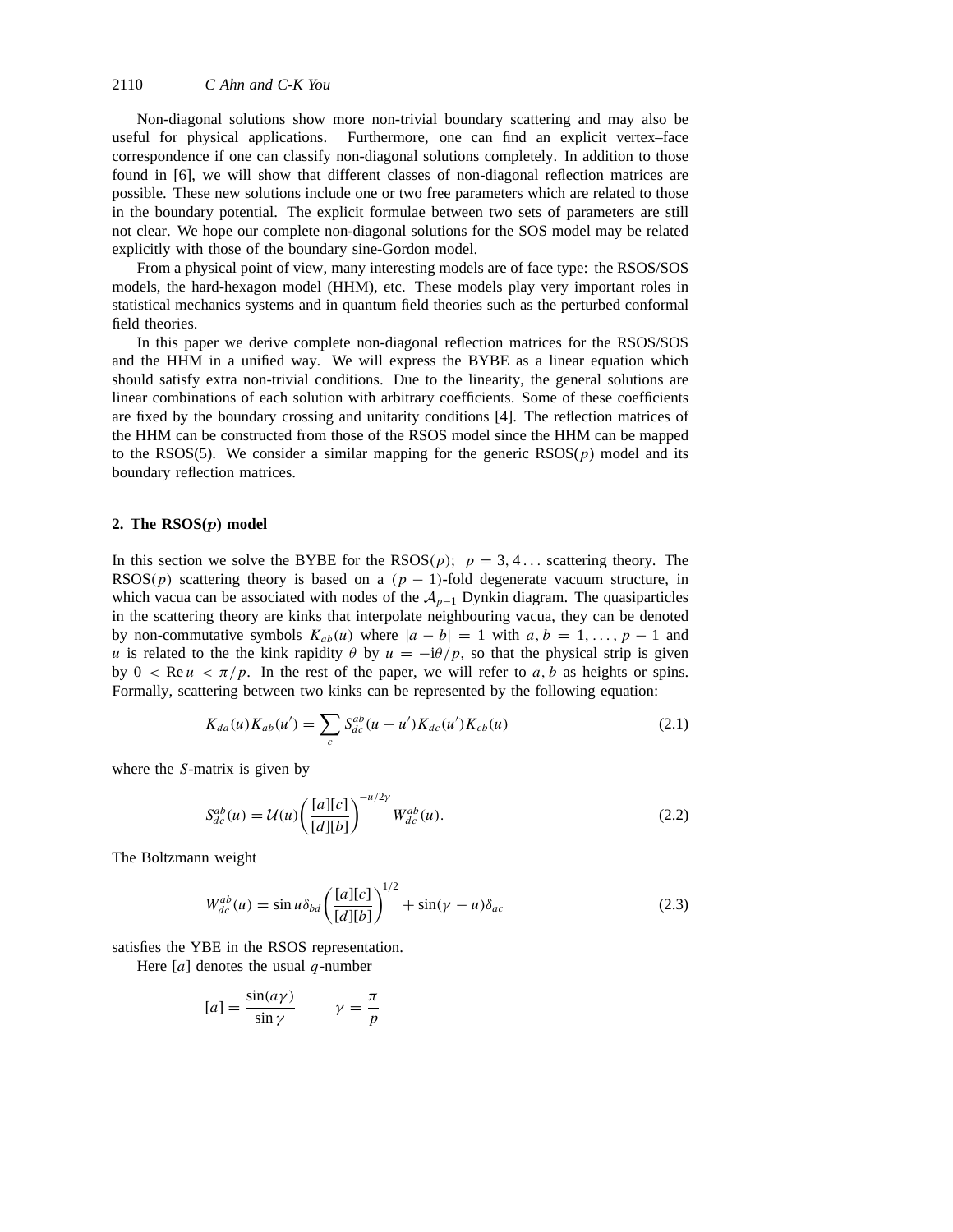and the overall factor  $U(u)$  is a product of Gamma functions

$$
\mathcal{U}(u) = \frac{1}{\pi} \Gamma\left(\frac{\gamma}{\pi}\right) \Gamma\left(1 - \frac{u}{\pi}\right) \Gamma\left(1 - \frac{\gamma}{\pi} + \frac{u}{\pi}\right) \prod_{l=1}^{\infty} \frac{F_l(u) F_l(\gamma - u)}{F_l(0) F_l(\gamma)}
$$
\n
$$
F_l(u) = \frac{\Gamma\left(2l\gamma/\pi - u/\pi\right) \Gamma\left(1 + 2l\gamma/\pi - u/\pi\right)}{\Gamma\left((2l+1)\gamma/\pi - u/\pi\right) \Gamma\left(1 + (2l-1)\gamma/\pi - u/\pi\right)}.
$$
\n(2.4)

This factor, satisfying the relations

 $U(u)U(-u)\sin(\gamma - u)\sin(\gamma + u) = 1$ 

$$
\mathcal{U}(\gamma - u) = \mathcal{U}(u)
$$

together with the overall *q*-number factor ensures that the *S*-matrix satisfies both the crossing and unitarity constraints:

$$
S_{ad}^{bc}(\gamma - u) = S_{dc}^{ab}(u)
$$
\n(2.5)

$$
\sum_{c'} S_{dc'}^{ab}(u) S_{dc}^{c'b}(-u) = \delta_{ac}.
$$
\n(2.6)

Let us now consider the above scattering theory in the presence of a boundary. The scattering between the kink and the boundary denoted formally by  $\mathbf{B}_a$  is described by the equation

$$
K_{ab}(u)\mathbf{B}_a = \sum_c R_{ac}^b(u)K_{bc}(-u)\mathbf{B}_c.
$$
\n(2.7)

Note that in this representation, the boundary naturally carries an RSOS spin.

The function  $R_{ac}^b$  is called the boundary reflection matrix and satisfies the BYBE, which in the RSOS representation takes the form

$$
\sum_{a',b'} R^{a}_{bb'}(u) S^{ac}_{b'a'}(u'+u) R^{a'}_{b'b''}(u') S^{a'c}_{b''a''}(u'-u)
$$
\n
$$
= \sum_{a',b'} S^{ac}_{ba'}(u'-u) R^{a'}_{bb'}(u') S^{a'c}_{b'a''}(u'+u) R^{a''}_{b'b''}(u).
$$
\n(2.8)

In general, the function  $R_{bc}^{a}(u)$  can be written as

$$
R_{bc}^{a}(u) = \mathcal{R}(u) \left( \frac{[b][c]}{[a][a]} \right)^{-u/2\gamma} \left[ \delta_{b \neq c} X_{bc}^{a}(u) + \delta_{bc} \left\{ \delta_{b,a+1} U_{a}(u) + \delta_{b,a-1} D_{a}(u) \right\} \right]
$$
(2.9)

where  $R(u)$  has to be determined from the boundary crossing and unitarity constraints, while  $X_{bc}^a$  and  $U_a$ ,  $D_a$  have to be determined from the BYBE. We have multiplied a prefactor depending on  $q$ -numbers to simplify the BYBE. If  $X_{bc}^a$  does not vanish, the boundary *R*-matrix describes non-diagonal scattering process, otherwise the scattering is called diagonal. Note that due to the restriction that the vacuum assumes the value 1,...,  $p-1$ ,  $X_{bc}^1$ ,  $X_{bc}^{p-1}$ ,  $D_1$ ,  $U_{p-1}$  are not defined. The case  $p=3$  has only diagonal scattering, so  $X_{bc}^a$  does not exist.

We will concentrate in what follows on the scattering where the off-diagonal component  $X_{bc}^a$  is non-vanishing. To start, the case  $b \neq c \neq b$ <sup>0</sup> in equation (2.8) gives

$$
X_{a-1,a+1}^a(u')X_{a+1,a+3}^{a+2}(u) = X_{a-1,a+1}^a(u)X_{a+1,a+3}^{a+2}(u') \qquad 2 \le a \le p-4. \tag{2.10}
$$

This equation implies that  $X_{a\pm1,a+1}^a$  can be written as

$$
X_{a\pm 1,a\mp 1}^a(u) = h_{\pm}(u)X_{\pm}^a
$$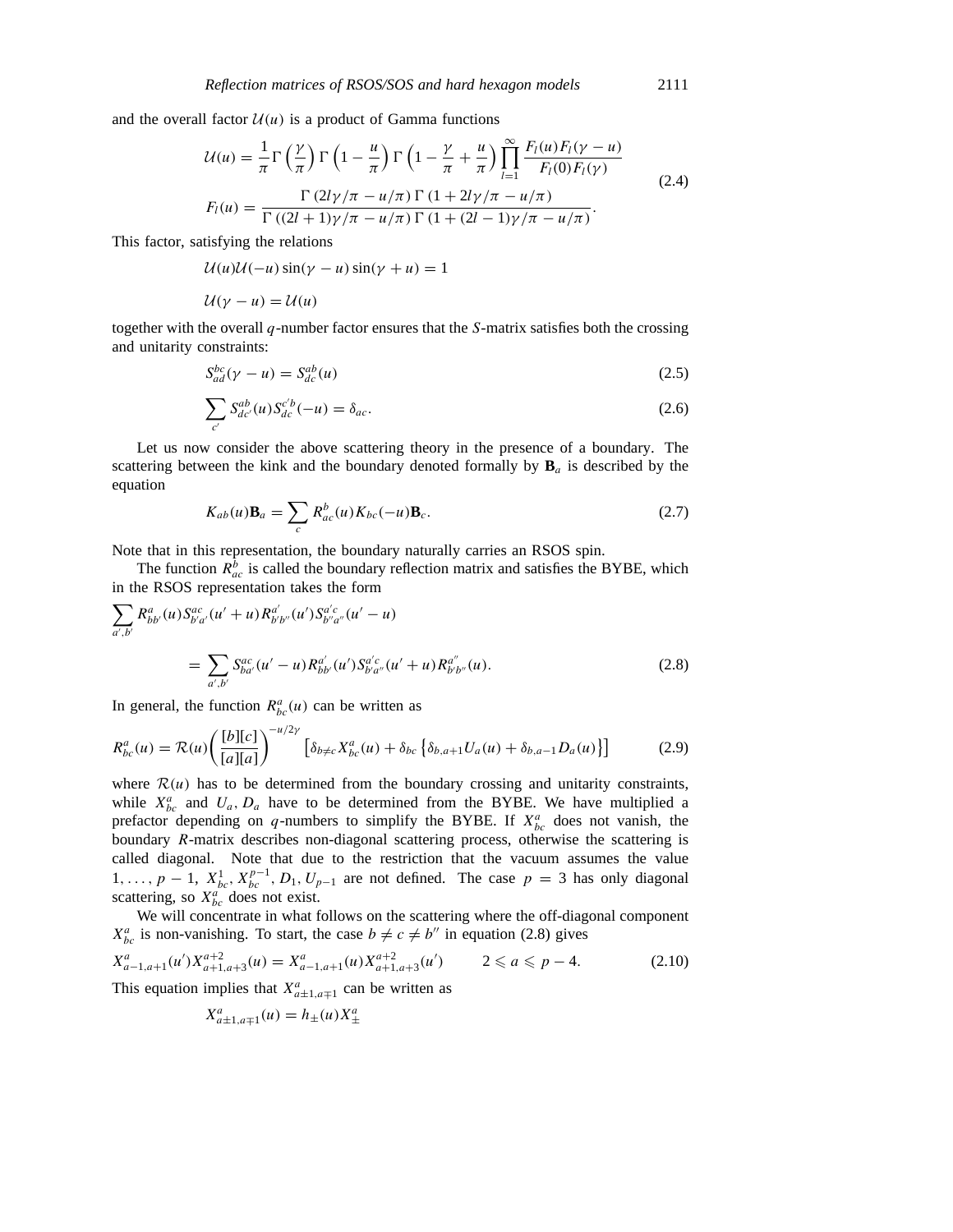where  $h_{\pm}(u)$  depends only on *u* and  $X_{\pm}^a$  only on *a*.

On the other hand, the case  $c = b = b^{\prime\prime}$ ,  $a = a^{\prime\prime}$  gives

$$
X_{a-1,a+1}^{a}(u')X_{a+1,a-1}^{a}(u) = X_{a-1,a+1}^{a}(u)X_{a+1,a-1}^{a}(u') \qquad 2 \leq a \leq p-2 \qquad (2.11)
$$

which implies that

$$
h_{+}(u')h_{-}(u) = h_{+}(u)h_{-}(u')
$$

from which we conclude that

 $h_{+}(u) = (\text{constant})h_{-}(u).$ 

Absorbing the constant in the above equation into  $X^a_+$  or  $X^a_+$ , we can make  $h_+$  equal to  $h_$ so that we can absorb the  $h_{\pm}(u)$  into the overall  $\mathcal{R}(u)$  factor and treat  $X_{bc}^a$  as *u* independent from now on.

With this simplification, equation (2.8) can be broken down into the following independent equations in addition to the above two equations:

$$
U'_{a}D_{a+2}f_{+}\left(1+f_{-\frac{[a]}{[a+1]}}\right)+D'_{a+2}D_{a+2}f_{-}\left(1+f_{+\frac{[a+2]}{[a+1]}}\right)
$$
  
+ $X^{a+2}_{a+1,a+3}X^{a+2}_{a+3,a+1}f_{-}=U_{a}D'_{a+2}f_{+}\left(1+f_{-\frac{[a+2]}{[a+1]}}\right)$   
+ $U'_{a}U_{a}f_{-}\left(1+f_{+\frac{[a]}{[a+1]}}\right)+X^{a}_{a-1,a+1}X^{a}_{a+1,a-1}f_{-}$  (2.12)

for  $1 \leq a \leq p-3$ ,

$$
D'_{a+1}f - \left(1 + f_+\frac{[a+1]}{[a]}\right) + U'_{a-1}f_+\left(1 + f_-\frac{[a-1]}{[a]}\right) = U_{a-1}f_+ - U_{a+1}f_-\tag{2.13}
$$

$$
U'_a f_- \left( 1 + f_+ \frac{[a]}{[a+1]} \right) + D'_{a+2} f_+ \left( 1 + f_- \frac{[a+2]}{[a+1]} \right) = D_{a+2} f_+ - D_a f_- \tag{2.14}
$$
  
for  $2 \le a \le p-3$ , and

$$
U'_{a-2}f_{+}f_{-}\frac{[a][a-2]}{[a-1]^2} - U'_{a} + D'_{a}\left(1 + f_{-}\frac{[a]}{[a-1]}\right)\left(1 + f_{+}\frac{[a]}{[a-1]}\right)
$$
  
= 
$$
D_{a}\left(1 + f_{+}\frac{[a]}{[a-1]}\right) - U_{a}\left(1 + f_{-}\frac{[a]}{[a-1]}\right)
$$
(2.15)

$$
D'_{a+2}f_{+}f_{-}\frac{[a][a+2]}{[a+1]^2} - D'_{a} + U'_{a}\left(1 + f_{-}\frac{[a]}{[a+1]}\right)\left(1 + f_{+}\frac{[a]}{[a+1]}\right)
$$

$$
= U_{a}\left(1 + f_{+}\frac{[a]}{[a+1]}\right) - D_{a}\left(1 + f_{-}\frac{[a]}{[a+1]}\right)
$$
(2.16)

for  $2 \le a \le p - 2$ . In the above equations, we used a compact notation where  $U_a = U_a(u)$ ,  $U'_a = U_a(u')$  (similarly for  $D_a$ ) and

 $f_{+} = \sin(u' \pm u)/\sin(v - u' \mp u).$ 

In addition, it should also be mentioned that the last term on the right-hand side (lefthand side) of equation (2.12) is present only when  $a \neq 1$  ( $p-3$ ) and the first terms of equations (2.15) and (2.16) are allowed only for  $a \neq 2$  and  $a \neq p-2$ , respectively.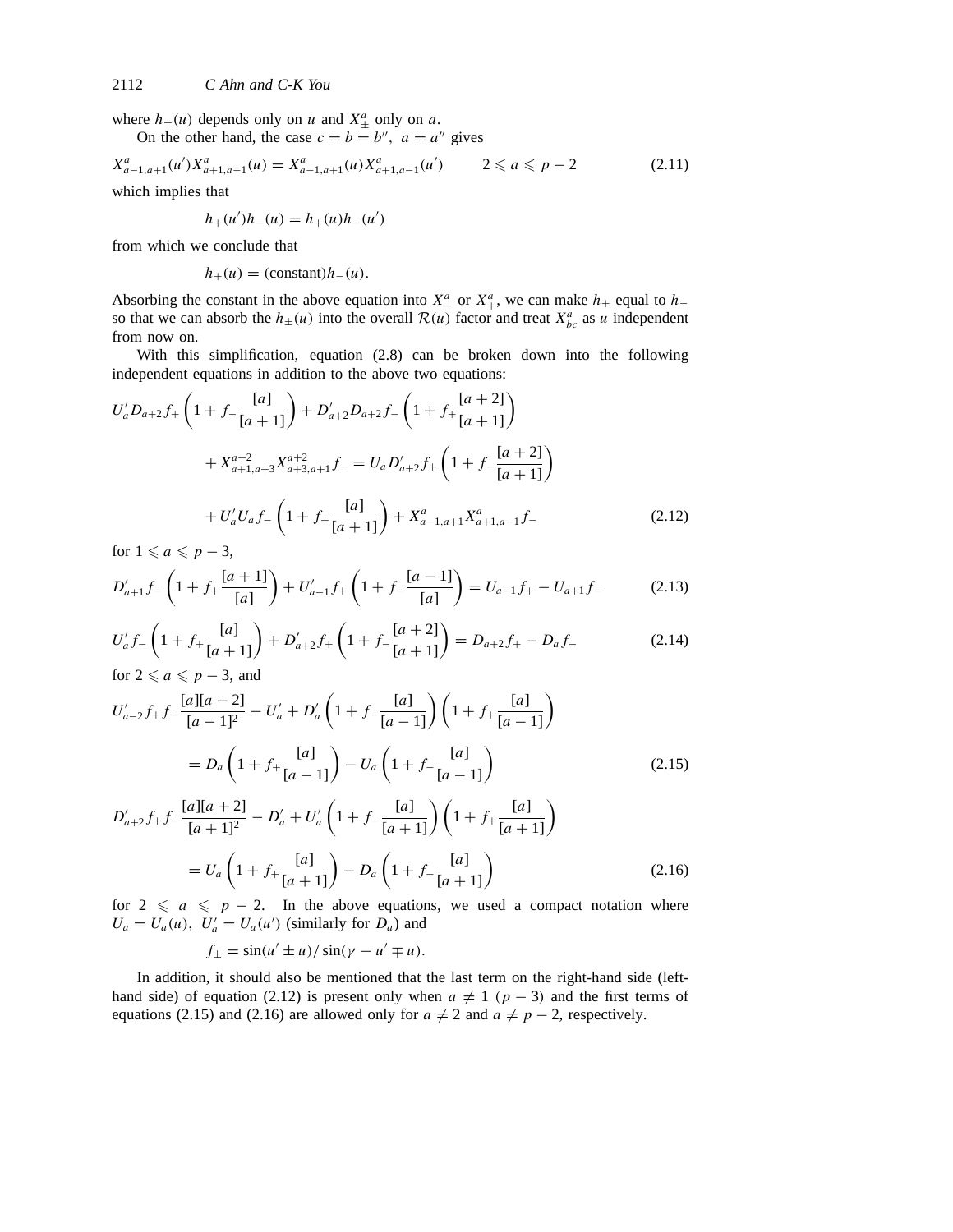Before solving the equations directly, it is helpful to investgate the structure of the BYBE. First of all, the BYBE is covariant under the transformation

$$
a \to p - a \qquad U_a(u) \to \pm D_{p-a}(u) \tag{2.17}
$$

and has the following symmetry for  $2 \le a \le p - 2$ :

$$
U_a(u) = -D_a(-u). \t\t(2.18)
$$

Futhermore, since equations (2.13)–(2.16) are linear, their general solutions are linear combinations of the 'fundamental' ones. Another important fact is that the amplitudes with *a* even and those with *a* odd are completely decoupled in the BYBE and give different solutions in general. However, if *p* is odd, two sets are related by (2.17) and have the same solutions.

By solving the linear equations  $(2.13)$ – $(2.16)$ , we find the most general non-diagonal solution for  $p \ge 5$ :

$$
U_a(u) = A \sin(2u + a\gamma) + \frac{B}{\sin 2u} + \frac{\epsilon_p \epsilon_{a-1} C}{\sin a\gamma} + \frac{\epsilon_{p-1} D}{\sin a\gamma} \left\{ \frac{\sin(2u + a\gamma)}{\sin 2u} - (-1)^a \right\}
$$
  

$$
D_a(u) = A \sin(2u - a\gamma) + \frac{B}{\sin 2u} - \frac{\epsilon_p \epsilon_{a-1} C}{\sin a\gamma} - \frac{\epsilon_{p-1} D}{\sin a\gamma} \left\{ \frac{\sin(2u - a\gamma)}{\sin 2u} - (-1)^a \right\}
$$
(2.19)

where  $\epsilon_a$  is 0 (1) if *a* is odd (even) and *A*, *B*, *C* and *D* are free parameters.

Having found  $U_a$ ,  $D_a$ , the function  $X^a_{bc}$  can be easily obtained from equation (2.12), after taking *u'* to be  $-u$  since  $X_{bc}^a$  does not depend on the rapidity. This gives

$$
X_{a+1,a+3}^{a+2}X_{a+3,a+1}^{a+2} - X_{a-1,a+1}^{a}X_{a+1,a-1}^{a} = U_a(-u)U_a(u) - D_{a+2}(-u)D_{a+2}(u)
$$

for  $1 \le a \le p-3$ . Substituting  $U_a$ ,  $D_a$  in the right-hand side and iterating the equations, we get

$$
X_{a-1,a+1}^{a} X_{a+1,a-1}^{a} = \epsilon_{p} \epsilon_{a} X_{13}^{2} X_{31}^{2} + A^{2} \left\{ \sin^{2}(1 + \epsilon_{p} \epsilon_{a}) \gamma - \sin^{2} a \gamma \right\}
$$
  
- 2AB \left\{ \cos(1 + \epsilon\_{p} \epsilon\_{a}) \gamma - \cos a \gamma \right\} + \epsilon\_{p} \epsilon\_{a-1} C^{2} \left\{ \frac{1}{\sin^{2} \gamma} - \frac{1}{\sin^{2} a \gamma} \right\}   
+ 2\epsilon\_{p-1} D^{2} \left\{ \frac{1}{\sin^{2} \gamma} - \frac{1}{\sin^{2} a \gamma} \right\} + 2\epsilon\_{p-1} D^{2} \left\{ \frac{\cos \gamma}{\sin^{2} \gamma} + (-1)^{a} \frac{\cos a \gamma}{\sin^{2} a \gamma} \right\}. (2.20)

Since this equation fixes only the product,  $X_{a-1,a+1}^a$  and  $X_{a+1,a-1}^a$  are determined up to a gauge factor. Inserting  $a = 1$  one gets  $X_{02}^1 X_{20}^1 = 0$  as expected. For *p* even,  $X_{13}^2 X_{31}^2$  is not yet determined.

Now consider the boundary unitarity and crossing symmetry conditions for the reflection matrix  $R_{bc}^{a}(u)$ . Due to these conditions, the overall factor  $R(u)$  should satisfy

$$
\sum_{c} R_{bc}^{a}(u) R_{cd}^{a}(-u) = \delta_{bd} \tag{2.21}
$$

$$
\sum_{d} S_{bd}^{ac}(2u) R_{bc}^{d}(\gamma/2 + u) = R_{bc}^{a}(\gamma/2 - u).
$$
 (2.22)

In terms of equations  $(2.9)$  and  $(2.18)$ , the unitarity condition becomes

$$
\mathcal{R}(u)\mathcal{R}(-u) \left[ X_{a+1,a-1}^a X_{a-1,a+1}^a - U_a(u)D_a(u) \right] = 1 \qquad 2 \le a \le p-2
$$
  

$$
\mathcal{R}(u)\mathcal{R}(-u)U_1(u)U_1(-u) = 1
$$
  

$$
\mathcal{R}(u)\mathcal{R}(-u)D_{p-1}(u)D_{p-1}(-u) = 1.
$$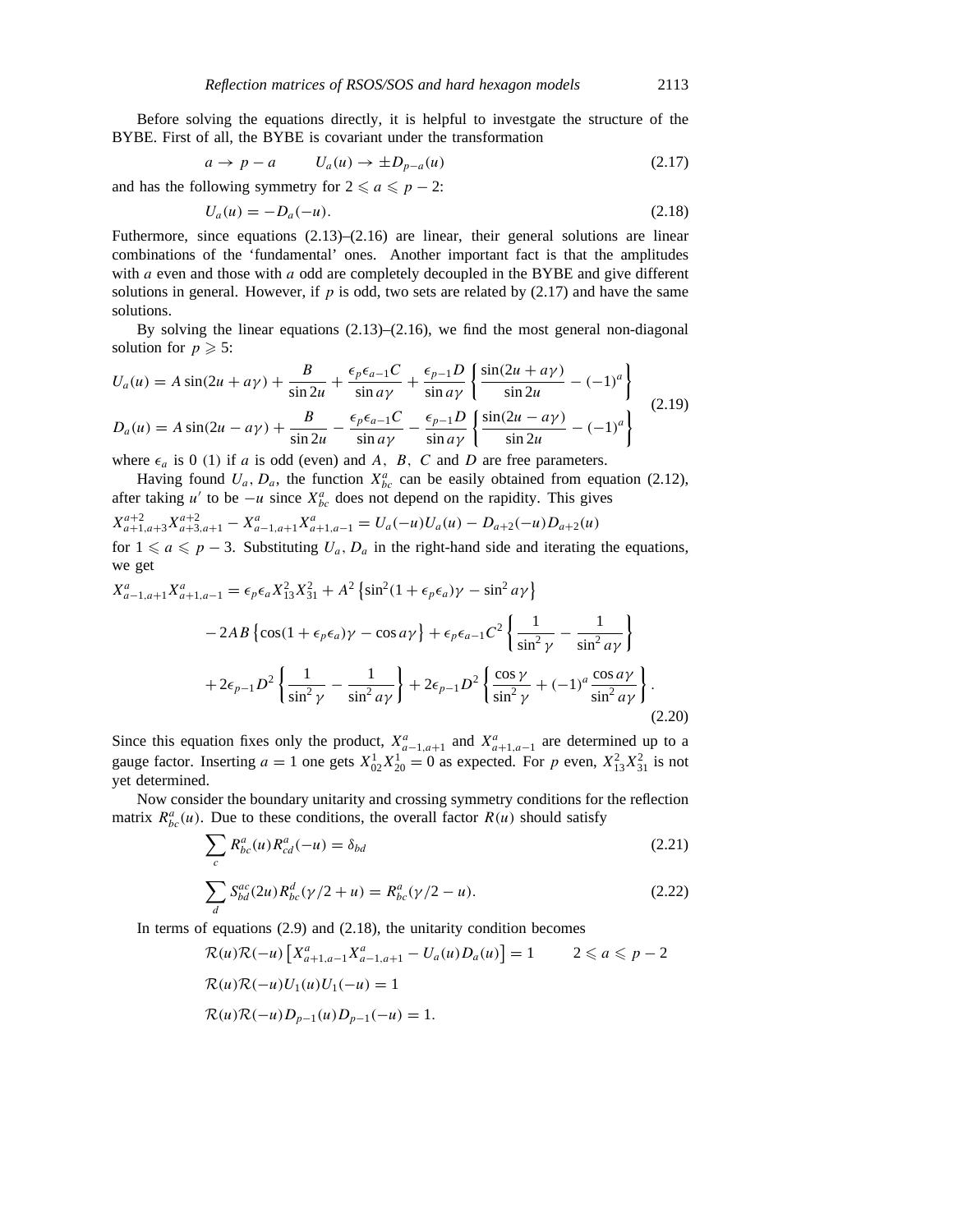By inserting equations (2.19) and (2.20) in the above, we find the following non-trivial constraints for the free parameters:

$$
(i) \tAB = AC = AD = 0
$$

(ii)  $X_{13}^2 X_{31}^2 = A^2 (\sin^2 \gamma - \sin^2 2\gamma) + \frac{C^2}{\sin^2 \gamma}$  $\frac{\partial}{\sin^2 \gamma}$  for even *p*.

Note that all the cases satisfying the constraints, have at most one free parameter since we can absorb overall constant into  $\mathcal{R}(u)$ . We list each class of the reflection matrices as follows.

Class I. For general 
$$
p
$$
 ( $p \neq 3, 4$ ):  $B = C = D = 0$ ,  $A = 1$   
\n
$$
U_a(u) = \sin(2u + a\gamma)
$$
\n
$$
D_a(u) = \sin(2u - a\gamma)
$$
\n
$$
X_{a-1, a+1}^a X_{a+1, a-1}^a = \sin^2 \gamma - \sin^2 a\gamma.
$$
\n(2.23)

These weights have  $U_{p-a}(u) = -D_a(u)$  symmetry and no free parameter. This solution is the one obtained in [6]. The unitarity condition gives

$$
\mathcal{R}(u)\mathcal{R}(-u)(-\sin^2 2u + \sin^2 \gamma) = 1.
$$
 (2.24)

The crossing symmetry condition becomes

$$
U(2u)\mathcal{R}(\gamma/2+u)\sin(\gamma-2u) = \mathcal{R}(\gamma/2-u). \tag{2.25}
$$

The factor  $\mathcal{R}(u)$  can be determined from equations (2.24), (2.25) up to the usual CDD ambiguity by separating  $\mathcal{R}(u) = \mathcal{R}_0(u)\mathcal{R}_1(u)$  where  $\mathcal{R}_0$  satisfies

$$
\mathcal{R}_0(u)\mathcal{R}_0(-u) = 1
$$
  
 
$$
\mathcal{U}(2u)\mathcal{R}_0(\gamma/2 + u)\sin(\gamma - 2u) = \mathcal{R}_0(\gamma/2 - u)
$$
 (2.26)

whose minimal solution reads

$$
\mathcal{R}_0(u) = \frac{F_0(u)}{F_0(-u)}.
$$

*R*<sup>1</sup> satisfies

$$
\mathcal{R}_1(u)\mathcal{R}_1(-u)(-\sin^2 2u + \sin^2 \gamma) = 1
$$
  
 
$$
\mathcal{R}_1(u) = \mathcal{R}_1(\gamma - u)
$$
 (2.27)

with the minimal solution

$$
\mathcal{R}_1(u) = \frac{1}{2}\sigma(\gamma/2, u)\sigma(\pi/2 - \gamma/2, u).
$$

Here  $\sigma(x, u)$  is a well known building block satisfying the relations

$$
\sigma(x, u) = \sigma(x, \gamma - u)
$$

$$
\sigma(x, u)\sigma(x, -u) = [\cos(x + u)\cos(x - u)]^{-1}
$$

and is given by

$$
\sigma(x, u) = \frac{\prod(x, \gamma/2 - u) \prod(-x, \gamma/2 - u) \prod(x, -\gamma/2 + u) \prod(-x, -\gamma/2 + u)}{\prod^2(x, \gamma/2) \prod^2(-x, \gamma/2)}
$$

$$
\prod(x, u) = \prod_{l=0}^{\infty} \frac{\Gamma(\frac{1}{2} + (2l + \frac{1}{2})\gamma/\pi + x/\pi - u/\pi)}{\Gamma(\frac{1}{2} + (2l + \frac{3}{2})\gamma/\pi + x/\pi - u/\pi)}.
$$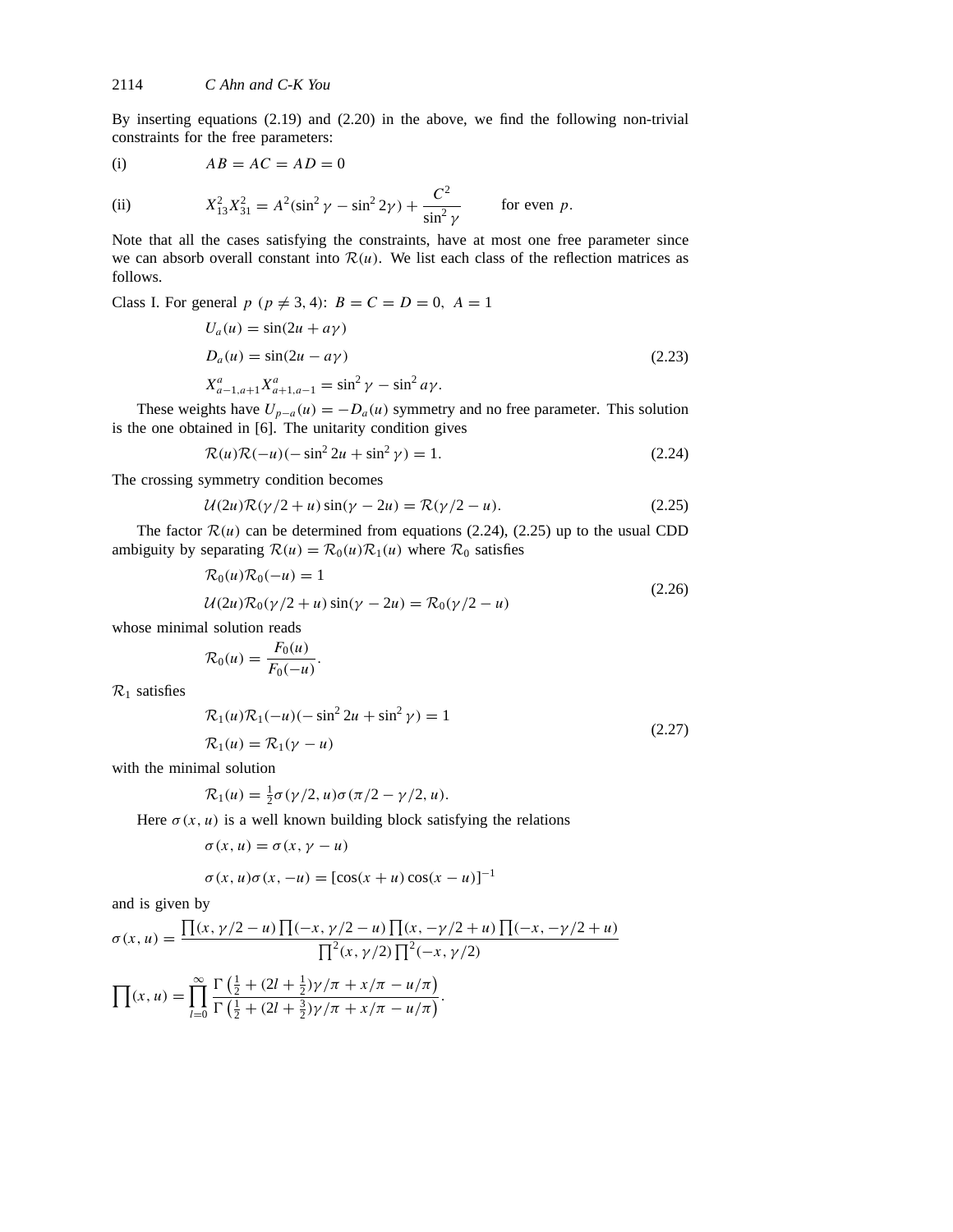Class II. For even  $p$  ( $p \neq 4$ ):  $A = 0$ ,  $C = 1$ 

$$
U_a(u) = \frac{B}{\sin 2u} + \frac{\epsilon_{a-1}}{\sin a\gamma}
$$
  
\n
$$
D_a(u) = \frac{B}{\sin 2u} - \frac{\epsilon_{a-1}}{\sin a\gamma}
$$
  
\n
$$
X_{a-1,a+1}^a X_{a+1,a-1}^a = \frac{1}{\sin^2 \gamma} - \frac{\epsilon_{a-1}}{\sin^2 a\gamma}.
$$
\n(2.28)

This solution satisfies  $U_{p-a}(u) = U_p(u)$  (similarly for  $D_a(u)$  and  $X_{bc}^a$ ) and includes one free parameter. To fix the overall factor  $\mathcal{R}(u)$ ,  $\mathcal{R}_0(u)$  is the same as for class I, while  $\mathcal{R}_1(u)$  satisfies

$$
\mathcal{R}_1(u)\mathcal{R}_1(-u)\left(\frac{1}{\sin^2\gamma} - \frac{B^2}{\sin^2 2u}\right) = 1.
$$
 (2.29)

The minimal solution is

$$
\mathcal{R}_1(u) = \sin \gamma \; \frac{\sigma(x, u)\sigma(\pi/2 - x, u)}{\sigma(0, u)\sigma(\pi/2, u)}
$$

where

$$
\sin 2x = B \sin \gamma.
$$

Class III. For odd  $p$  ( $p \neq 3$ ):  $A = 0$ ,  $D = 1$ 

$$
U_a = \frac{B}{\sin 2u} + \frac{1}{\sin a\gamma} \left\{ \frac{\sin(2u + a\gamma)}{\sin 2u} - (-1)^a \right\}
$$
  
\n
$$
D_a = \frac{B}{\sin 2u} - \frac{1}{\sin a\gamma} \left\{ \frac{\sin(2u - a\gamma)}{\sin 2u} - (-1)^a \right\}
$$
  
\n
$$
X_{a-1, a+1}^a X_{a+1, a-1}^a = 2 \left\{ \frac{1}{\sin^2 \gamma} - \frac{1}{\sin^2 a\gamma} \right\} + 2 \left\{ \frac{\cos \gamma}{\sin^2 \gamma} + (-1)^a \frac{\cos a\gamma}{\sin^2 a\gamma} \right\}.
$$
\n(2.30)

This solution has  $U_{p-a}(u) = D_p(u)$  symmetry and one free parameter. While  $\mathcal{R}_0(u)$ does not change, the  $\mathcal{R}_1(u)$  satisfies

$$
\mathcal{R}_1(u)\mathcal{R}_1(-u)\left(\frac{1}{\sin^2{(\gamma/2)}}-\frac{2B\cos{2u}}{\sin^2{2u}}-\frac{1+B^2}{\sin^2{2u}}\right)=1.
$$

The minimal solution is

$$
\mathcal{R}_1(u) = \sin\frac{\gamma}{2} \frac{\sigma(x_1, u)\sigma(x_2, u)}{\sigma(0, u)\sigma(\pi/2, u)}
$$

where

$$
\cos^2 x_1 + \cos^2 x_2 = 1 + B \sin^2 \frac{\gamma}{2}
$$
  

$$
\cos x_1 \cos x_2 = \frac{1}{2} (1 + B) \sin \frac{\gamma}{2}.
$$

In the above analysis, we omit special cases of  $p = 3, 4$  since  $p = 3$  has only the diagonal reflection matrices and  $p = 4$  has been extensively studied in [8].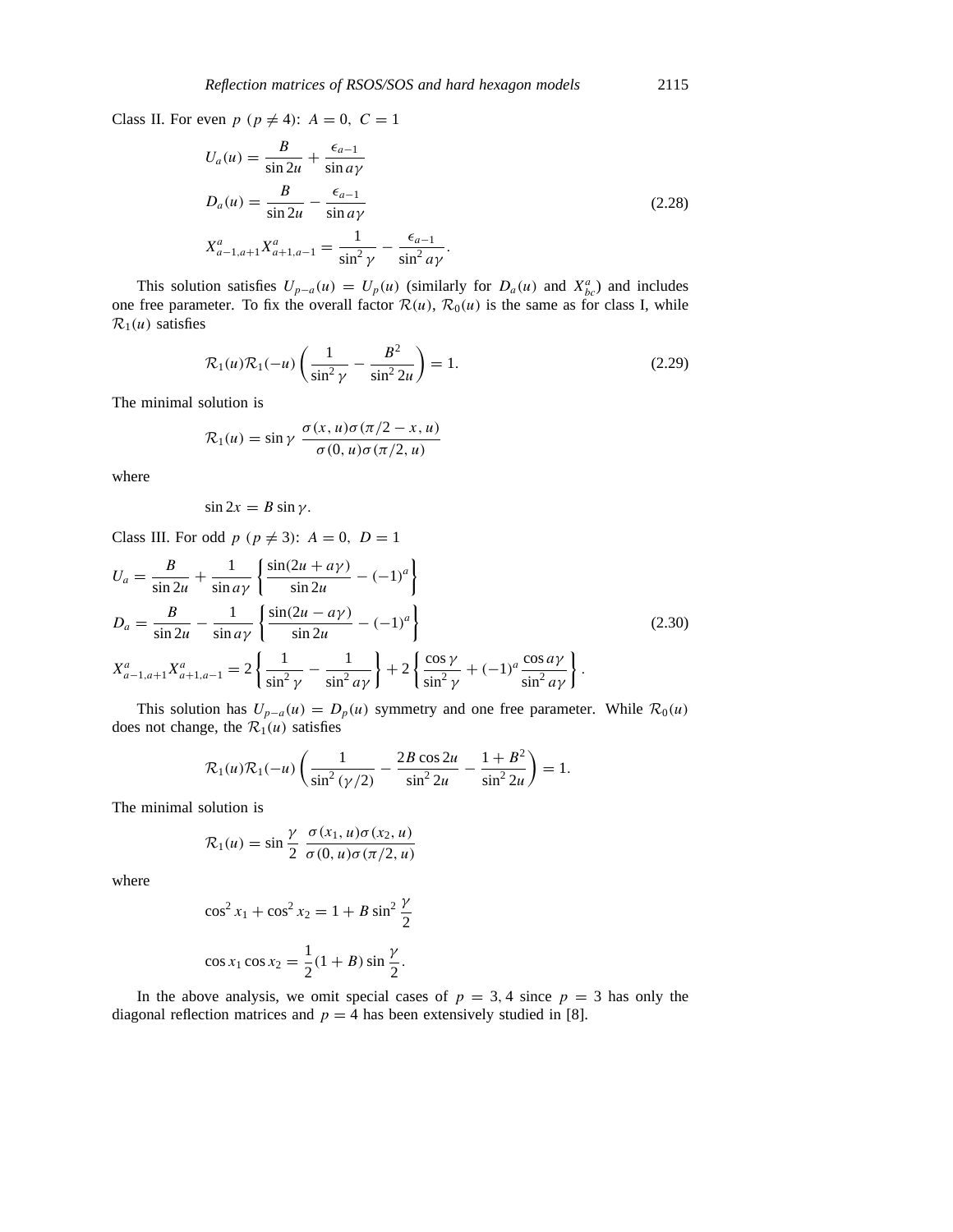# **3. The SOS model**

In the beginning we have considered that the heights take values from 1 to  $p - 1$ , which is necessary for the bulk scattering weights to be finite, as the parameter  $\pi/\gamma = p$  is a positive integer. When  $\pi/\gamma$  is not a rational number, there are no bounds on the heights and the corresponding representation is known as solid-on-solid (SOS). Since there is no restriction on the heights, we set  $\epsilon_p = 1$  in the solutions (2.19) of the BYBE. Thus the solutions of BYBE in the SOS representation are

$$
U_a(u) = A \sin(2u + a\gamma) + \frac{B}{\sin 2u} + \frac{\epsilon_{a-1}C}{\sin a\gamma} + \frac{D}{\sin a\gamma} \left\{ \frac{\sin(2u + a\gamma)}{\sin 2u} - 1 \right\}
$$
  
\n
$$
D_a(u) = A \sin(2u - a\gamma) + \frac{B}{\sin 2u} - \frac{\epsilon_{a-1}C}{\sin a\gamma} - \frac{D}{\sin a\gamma} \left\{ \frac{\sin(2u - a\gamma)}{\sin 2u} - 1 \right\}
$$
  
\n
$$
X_{a-1,a+1}^a X_{a+1,a-1}^a = \epsilon_a X_{13}^2 X_{31}^2 + A^2 \left\{ \sin^2(1 + \epsilon_a)\gamma - \sin^2 a\gamma \right\}
$$
  
\n
$$
- 2AB \left\{ \cos(1 + \epsilon_a)\gamma - \cos a\gamma \right\} + \epsilon_{a-1} C^2 \left\{ \frac{1}{\sin^2 \gamma} - \frac{1}{\sin^2 a\gamma} \right\}
$$
  
\n
$$
- \epsilon_{a-1} CD \left\{ \frac{1}{\cos^2(\gamma/2)} - \frac{1}{\cos^2(a\gamma/2)} \right\}
$$
  
\n
$$
+ D^2 \left\{ \frac{1}{\cos^2((1 + \epsilon_a)\gamma/2)} - \frac{1}{\cos^2(a\gamma/2)} \right\}
$$
 (3.1)

redefining *C* as  $C - 2D$ .

Inserting the above solution in the unitarity condition restricts the coefficients in the same way as in the  $RSOS(p)$ . We classify the solutions into three classes.

Class I. 
$$
C = 0
$$
,  $A = 1$   
\n
$$
U_a(u) = \sin(2u + a\gamma) + \frac{B}{\sin 2u} + \frac{D}{\sin a\gamma} \left\{ \frac{\sin(2u + a\gamma)}{\sin 2u} - 1 \right\}
$$
\n
$$
D_a(u) = \sin(2u - a\gamma) + \frac{B}{\sin 2u} - \frac{D}{\sin a\gamma} \left\{ \frac{\sin(2u - a\gamma)}{\sin 2u} - 1 \right\}
$$
\n
$$
X_{a-1, a+1}^a X_{a+1, a-1}^a = \sin^2 \gamma - \sin^2 a\gamma - 2B (\cos \gamma - \cos a\gamma)
$$
\n
$$
+ D^2 \left( \frac{1}{\cos^2 (\gamma/2)} - \frac{1}{\cos^2 (a\gamma/2)} \right).
$$
\n(3.2)

The overall factor  $\mathcal{R}_0$  is the same as that for  $RSOS(p)$ , but  $\mathcal{R}_1(u)$  now contains all the information about the boundary conditions and has to satisfy

$$
\mathcal{R}_1(u)\mathcal{R}_1(-u)\left(-\sin^2 2u - 2D\cos 2u + \sin^2 \gamma - 2B\cos \gamma + \frac{D^2}{\cos^2 (\gamma/2)} - \frac{2BD\cos 2u}{\sin^2 2u} - \frac{B^2 + D^2}{\sin^2 2u}\right) = 1
$$
\n(3.3)

 $\mathcal{R}_1(u) = \mathcal{R}_1(\gamma - u)$ 

whose minimal solution is

$$
\mathcal{R}_1(u) = \frac{\sigma(x_1, u)\sigma(x_2, u)\sigma(x_3, u)\sigma(x_4, u)}{2\sigma(0, u)\sigma(\pi/2, u)}
$$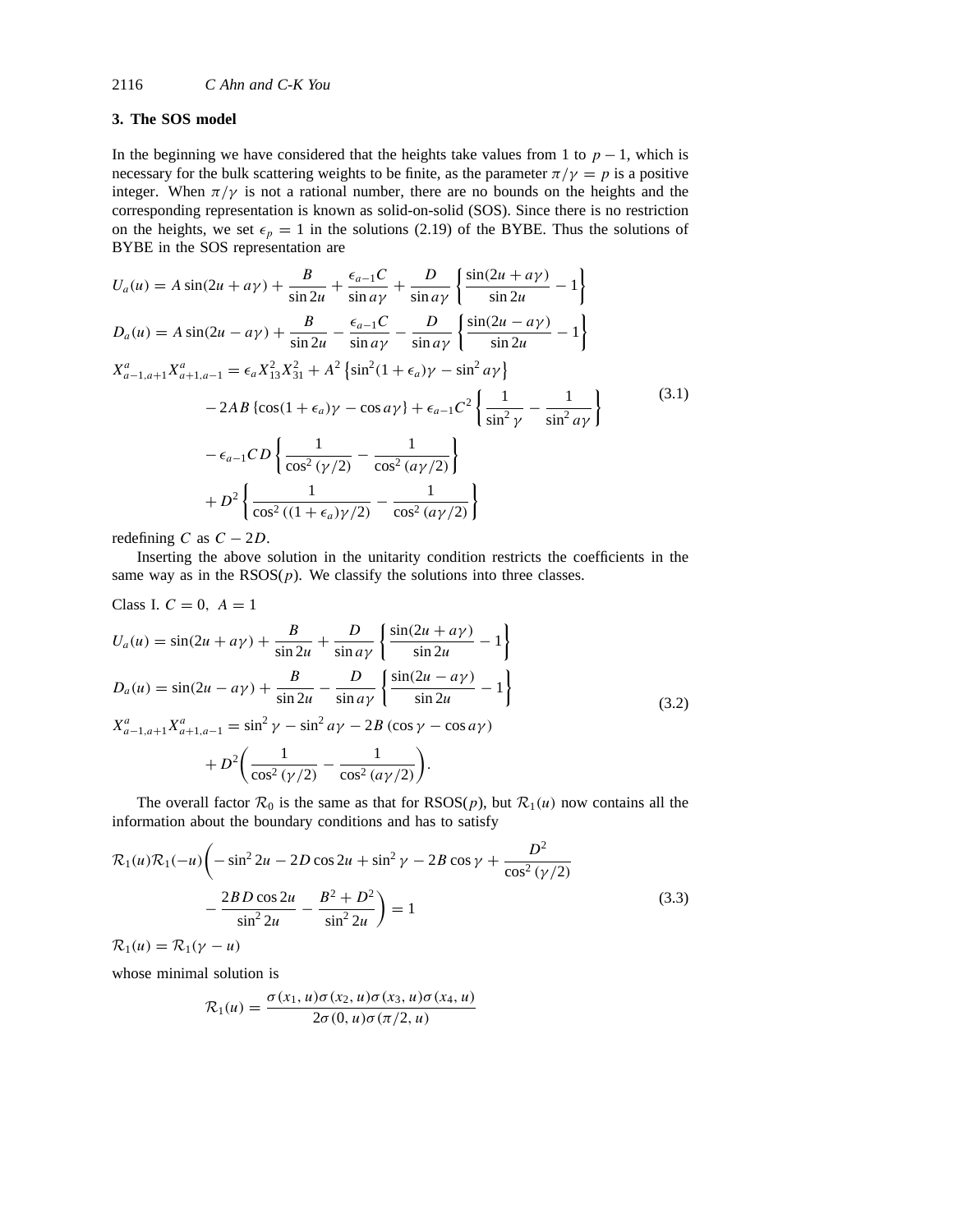where  $x_1, \ldots, x_4$  are related to *B*, *D* via

$$
\sum_{i=1}^{4} \cos 2x_i = -2D
$$
  

$$
\sum_{i>j=1}^{4} \cos 2x_i \cos 2x_j = -2 + \sin^2 \gamma - 2B \cos \gamma + \frac{D^2}{\cos^2 (\gamma/2)}
$$
  

$$
\sum_{i>j=k=1}^{4} \cos 2x_i \cos 2x_j \cos 2x_k = 2(1 + B)D
$$

$$
\cos 2x_1 \cos 2x_2 \cos 2x_3 \cos 2x_4 = (\cos \gamma + B)^2 + D^2 \tan^2 \frac{\gamma}{2}.
$$

Class II.  $A = 0, C = 1$ 

$$
U_a(u) = \frac{B}{\sin 2u} + \frac{\epsilon_{a-1}}{\sin a\gamma} + \frac{D}{\sin a\gamma} \left\{ \frac{\sin(2u + a\gamma)}{\sin 2u} - 1 \right\}
$$
  

$$
D_a(u) = \frac{B}{\sin 2u} - \frac{\epsilon_{a-1}}{\sin a\gamma} - \frac{D}{\sin a\gamma} \left\{ \frac{\sin(2u - a\gamma)}{\sin 2u} - 1 \right\}
$$
(3.4)

$$
X_{a-1,a+1}^a X_{a+1,a-1}^a = \frac{\{D(1-\cos\gamma)-1\}^2}{\sin^2\gamma} - \frac{\{D(1-\cos a\gamma)-\epsilon_{a-1}\}^2}{\sin^2 a\gamma}.
$$

Now

$$
\mathcal{R}_1(u)\mathcal{R}_1(-u)\left[\frac{\{D(1-\cos\gamma)-1\}^2}{\sin^2\gamma}+D^2-\frac{2BD\cos 2u}{\sin^2 2u}-\frac{B^2+D^2}{\sin^2 2u}\right]=1
$$

whose minimal solution is

$$
\mathcal{R}_1(u) = \frac{\sin \gamma}{\sqrt{\{D(1 - \cos \gamma) - 1\}^2 + D^2 \sin^2 \gamma}} \frac{\sigma(x_1, u)\sigma(x_2, u)}{\sigma(0, u)\sigma(\pi/2, u)}
$$

where  $x_1, x_2$  are related to *B*, *D* via

$$
\cos x_1 \cos x_2 = \frac{(B+D)\sin\gamma}{2\sqrt{\{D(1-\cos\gamma)-1\}^2 + D^2\sin^2\gamma}}
$$

$$
\cos^2 x_1 + \cos^2 x_2 = 1 + \frac{BD \sin \gamma}{\{D(1 - \cos \gamma) - 1\}^2 + D^2 \sin^2 \gamma}.
$$

Class III.  $A = C = 0, D = 1$ 

$$
U_a(u) = \frac{B}{\sin 2u} + \frac{1}{\sin a\gamma} \left\{ \frac{\sin(2u + a\gamma)}{\sin 2u} - 1 \right\}
$$
  
\n
$$
D_a(u) = \frac{B}{\sin 2u} - \frac{1}{\sin a\gamma} \left\{ \frac{\sin(2u - a\gamma)}{\sin 2u} - 1 \right\}
$$
  
\n
$$
X_{a-1, a+1}^a X_{a+1, a-1}^a = \frac{1}{\cos^2(\gamma/2)} - \frac{1}{\cos^2(a\gamma/2)}.
$$
\n(3.5)

Now

$$
\mathcal{R}_1(u)\mathcal{R}_1(-u)\left(\frac{1}{\cos^2{(\gamma/2)}}-\frac{2B\cos{2u}}{\sin^2{2u}}-\frac{1+B^2}{\sin^2{2u}}\right)=1
$$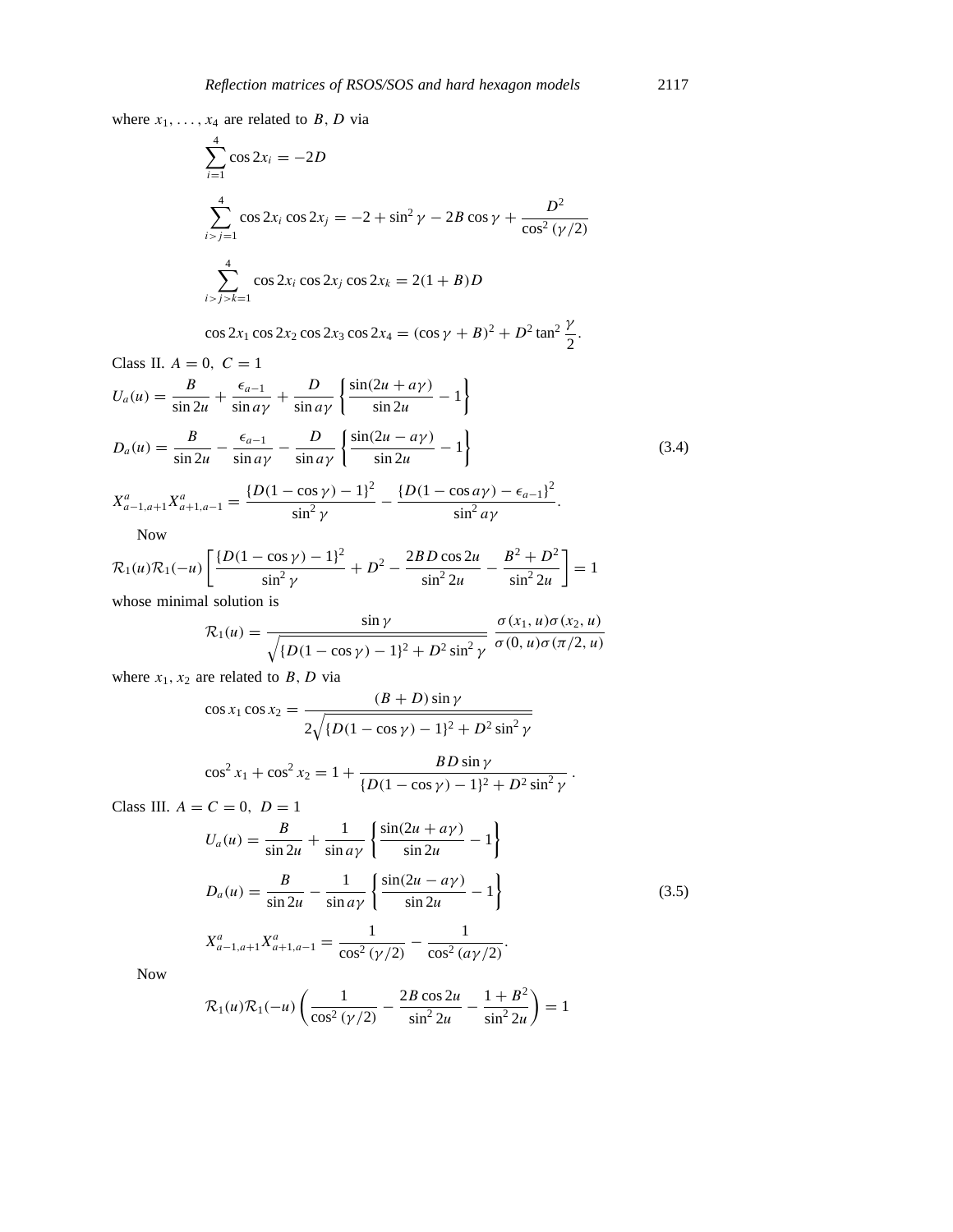with the minimal solution

$$
\mathcal{R}_1(u) = \cos\frac{\gamma}{2} \frac{\sigma(x_1, u)\sigma(x_2, u)}{\sigma(0, u)\sigma(\pi/2, u)}
$$

where

$$
\cos^2 x_1 + \cos^2 x_2 = 1 + B \cos^2 (\gamma/2)
$$
  

$$
\cos x_1 \cos x_2 = \frac{1}{2}(1 + B) \cos (\gamma/2).
$$

Note that the number of free parameters in the boundary reflection matrices of both the vertex (the sine-Gordon model) and SOS class I, II representations are the same: two for the non-diagonal and one for the diagonal [5, 6]. This strongly suggests that a well-defined transformation between the two models can exist even with a boundary.

## **4. The hard hexagon model**

The paticle spectrum of the HHM consists of a triplet of fundamental kink states  $K_{01}$ ,  $K_{10}$ and  $K_{00}$  [9]. The bulk *S*-matrix is given [10, 11] by

$$
S_{dc}^{ab}(\theta) = \mathcal{U}(\theta) \left(\frac{\rho_a \rho_c}{\rho_d \rho_b}\right)^{-\theta/2\pi i} W_{dc}^{ab}(u)
$$
\n(4.1)

with Boltzmann weights

$$
W_{dc}^{ab}(u) = \left(\frac{\rho_a \rho_c}{\rho_d \rho_b}\right)^{1/2} \frac{\sin u}{\sin(u - u)} \delta_{bd} + \delta_{ac}
$$
 (4.2)

where

$$
\rho_0 = 2 \cos \mu \qquad \rho_1 = 1
$$
  
\n
$$
\mu = \frac{\pi}{5} \qquad u = \frac{9i}{5} \theta
$$
  
\n
$$
U(\theta) = U_0(\theta) U_1(u)
$$
  
\n
$$
U_0(\theta) = -\frac{\sinh \theta - i \sin (\pi/9)}{\sinh \theta + i \sin (\pi/9)} \frac{\sinh \theta + i \sin (2\pi/9)}{\sinh \theta - i \sin (2\pi/9)}
$$
  
\n
$$
U_1(u) = \frac{\sin(\mu - u)}{\sin(\mu + u)} \frac{\sin(2\mu + u)}{\sin(2\mu - u)}.
$$

By mapping  $a = 2, 3$  (1, 4) of the RSOS(5) to  $a = 0$  (1) of the HHM, one can reproduce the bulk *S*-matrix of the HHM from that of the RSOS(5). This means the RSOS(5) is homeomorphic to the HHM with differences in the overall factor  $U(u)$  and the relations between the spectral parameter  $u$  and the rapidity  $\theta$ .

These mean that the two BYBEs can be mapped to each other and the solutions of the HHM can be obtained by that of the RSOS. Writing the reflection amplitude of the HHM as

$$
R_{bc}^{a}(\theta) = \mathcal{R}(\theta) \left( \frac{\rho_b \rho_c}{\rho_a \rho_a} \right)^{-\theta/2\pi i} \left[ \delta_{b \neq c} X_{bc}^{a}(u) + \delta_{bc} \left\{ \delta_{b,a+1} U(u) + \delta_{b,a} V(u) + \delta_{b,a-1} D(u) \right\} \right]
$$
(4.3)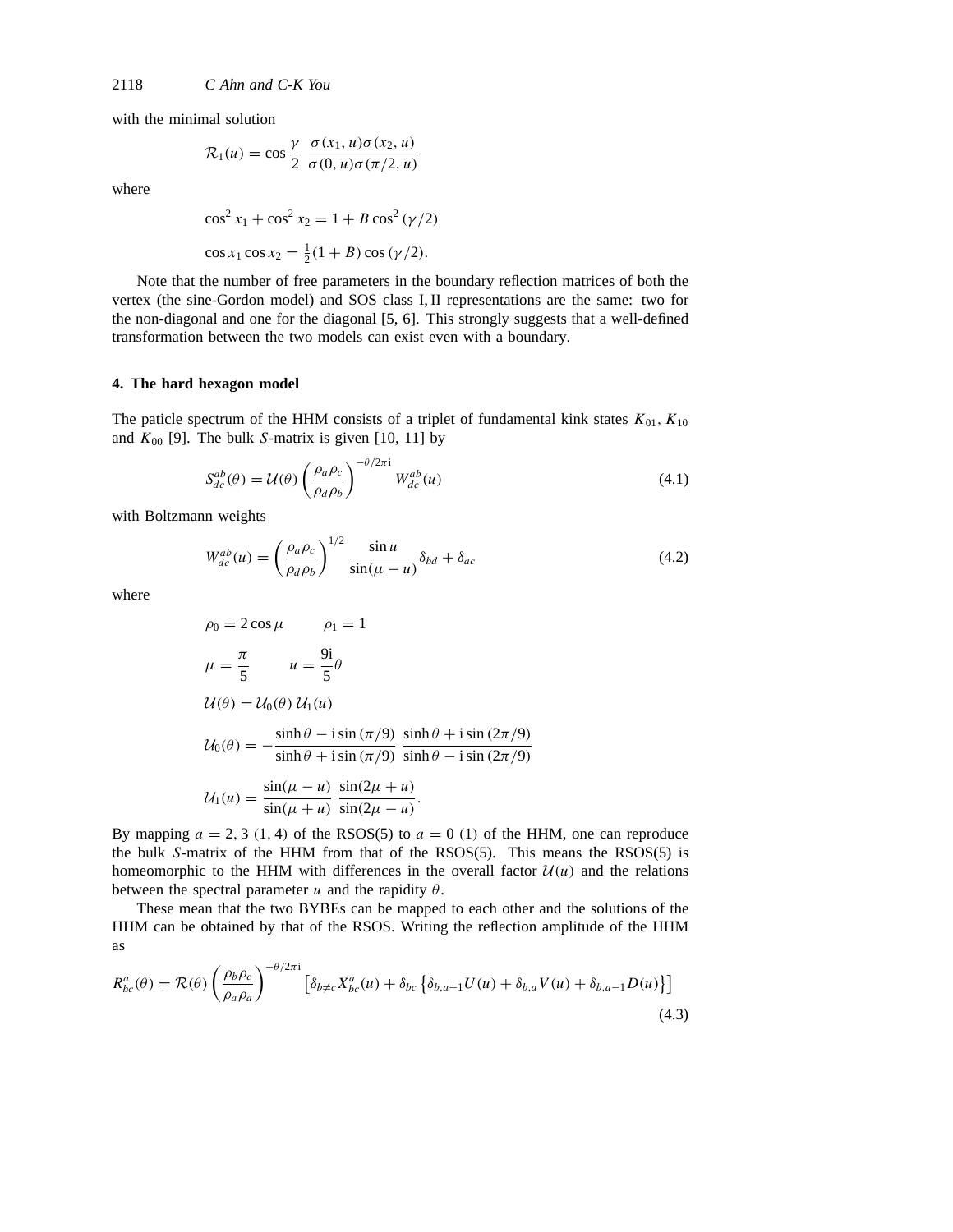the non-diagonal solution is

$$
U(u) = A \sin(2u + 3\mu) + \frac{B}{\sin 2u} + \frac{D}{\sin 3\mu} \left\{ \frac{\sin(2u + 3\mu)}{\sin 2u} + 1 \right\}
$$
  
\n
$$
V(u) = A \sin(2u - 3\mu) + \frac{B}{\sin 2u} - \frac{D}{\sin 3\mu} \left\{ \frac{\sin(2u - 3\mu)}{\sin 2u} + 1 \right\}
$$
  
\n
$$
D(u) = A \sin(2u + \mu) + \frac{B}{\sin 2u} + \frac{D}{\sin \mu} \left\{ \frac{\sin(2u + \mu)}{\sin 2u} + 1 \right\}
$$
  
\n
$$
X_{01}^{0} X_{10}^{0} = A^{2} (\sin^{2} \mu - \sin^{2} 3\mu) - 2AB (\cos \mu - \cos 3\mu)
$$
  
\n
$$
+ D^{2} \left( \frac{1}{\sin^{2} (\mu/2)} - \frac{1}{\sin^{2} (3\mu/2)} \right)
$$
 (4.4)

 $\sin^2(3\mu/2)$ 

which can easily be read from equations (2.19),(2.20).

The unitarity and crossing symmetry conditions now reduce to

$$
\mathcal{R}(\theta)\mathcal{R}(-\theta)D(u)D(-u) = 1\tag{4.5}
$$

$$
\mathcal{R}(\pi i/2 - \theta) = \mathcal{U}_0(2\theta) \frac{\sin(2\mu + 2u)}{\sin(2\mu - 2u)} \mathcal{R}(\pi i/2 + \theta).
$$
 (4.6)

It is remarkable that for the HHM the unitarity condition cannot further reduce the arbitrary coefficients *A, B* and *D*. Of these the *B* and *D* terms are 'decorated' solutions which can be constructed from a fundamental solution  $R_{bc}^a$  by

$$
\mathbf{R}_{fd}^{e}(u)_{bf;cd} = \sum_{a} S_{ba}^{fe}(u - u_1) S_{cd}^{ae}(u + u_1) R_{bc}^{a}(u).
$$
 (4.7)

It is easy to check this satisfies the BYBE if  $S_{ba}^{fe}(u)$  is the solution of the bulk YBE with arbitrary  $u_1$ . Using the trivial solution  $R_{bc}^a \propto \delta_{bc}$ , one can check that *B* and *D* terms can be obtained in this way. We will therefore set  $B = D = 0$ ,  $A = 1$  from now on.

The overall factor  $\mathcal{R}(\theta)$  is can be determined from equations (4.5), (4.6). Let

$$
\mathcal{R}(\theta) = \mathcal{R}_0(\theta)\mathcal{R}_1(u) \tag{4.8}
$$

such that

$$
\mathcal{R}_0(\theta)\mathcal{R}_0(-\theta) = 1 \qquad \mathcal{R}_0(\pi i/2 - \theta) = \mathcal{U}_0(2\theta)\mathcal{R}_0(\pi i/2 + \theta)
$$
  

$$
\mathcal{R}_1(u)\mathcal{R}_1(-u) \left( -\sin^2 2u + \sin^2 \mu \right) = 1
$$
  

$$
\mathcal{R}_1(\mu/2 - \pi - u) = \frac{\sin(2\mu + 2u)}{\sin(2\mu - 2u)}\mathcal{R}_1(\mu/2 - \pi + u)
$$
 (4.9)

then the minimal solutions are

$$
\mathcal{R}_0(\theta) = \frac{\sinh(\theta/2 + \pi i/4)}{\sinh(\theta/2 - \pi i/4)} \frac{\sinh(\theta/2 - \pi i/36)}{\sinh(\theta/2 + \pi i/36)} \frac{\sinh(\theta/2 + 5\pi i/18)}{\sinh(\theta/2 - 5\pi i/18)} \times \frac{\sinh(\theta/2 + \pi i/18)}{\sinh(\theta/2 - \pi i/18)} \frac{\sinh(\theta/2 + 7\pi i/36)}{\sinh(\theta/2 - 7\pi i/36)} \n1
$$

 $\mathcal{R}_1(u) = \frac{1}{\sin((\mu + 2u))}.$ 

By generalizing the mapping of the  $RSOS(5)$  to the HHM, we can construct some generalized HHMs whose particle spectrum consists of kinks  $K_{ab}$  where  $|a - b| = 1$  with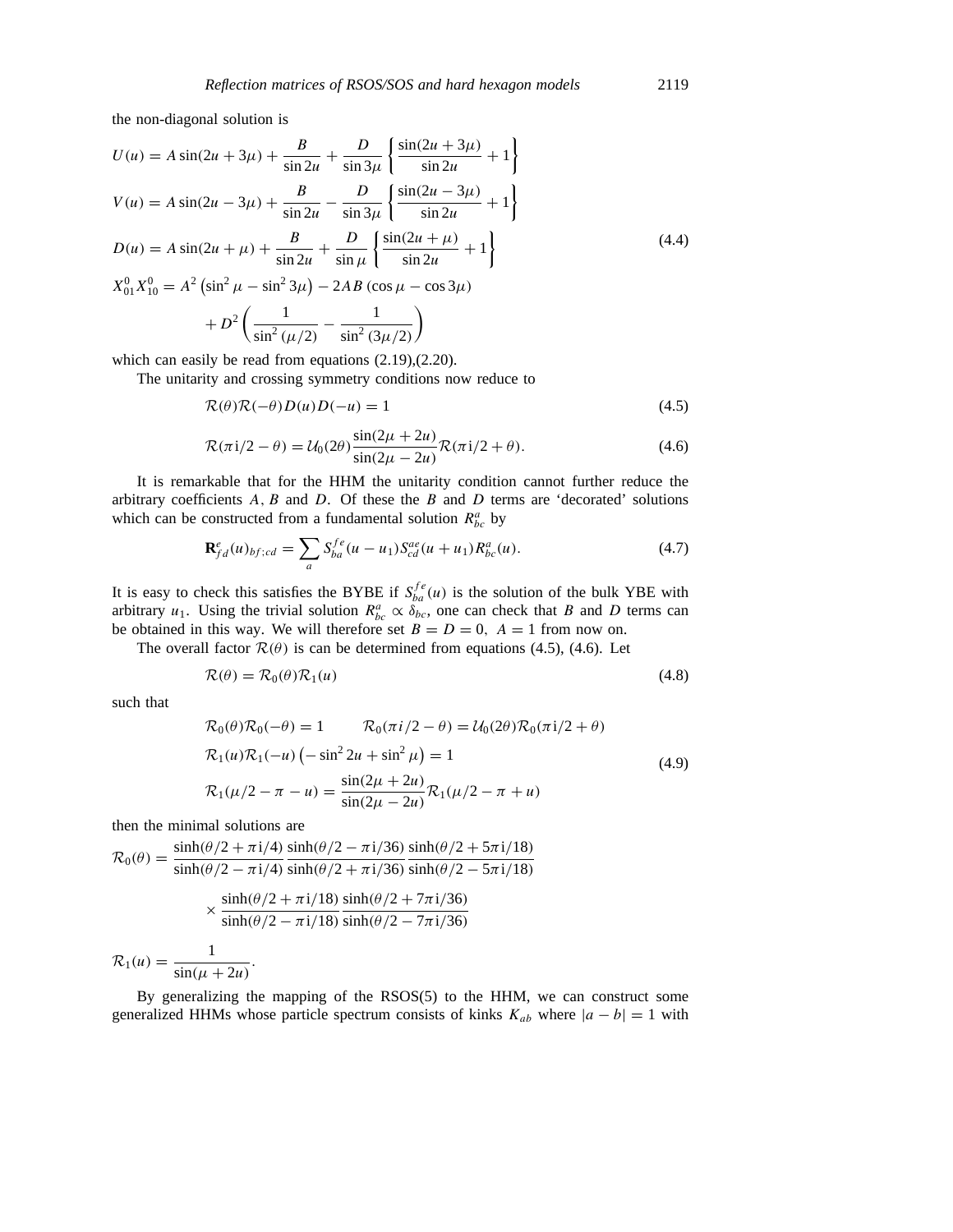$a, b = 0, \ldots, n-1$  and  $K_{00}$ . Denoting these as HHM(*n*), the bulk *S*-matrix of the HHM(*n*) can be obtained from that of the  $RSS(2n + 1)$  by folding the heights as

$$
a, \quad 2n+1-a \quad \rightarrow \quad n-a \qquad 1 \leqslant a \leqslant n. \tag{4.10}
$$

The above one is well-defined without ambiguity, due to the symmetry of the *S*-matrix. The integrability conditions such as the YBE and BYBE are transformed accordingly, maintaing the structure. These mean that we can write the reflection amplitude of the  $HHM(n)$  as

$$
R_{bc}^{a}(\theta) = \mathcal{R}(\theta) \left( \frac{\rho_b \rho_c}{\rho_a \rho_a} \right)^{-\theta/2\pi i} \left[ \delta_{b \neq c} X_{bc}^{a}(u) + \delta_{bc} \left\{ \delta_{b,a+1} U_a(u) + \delta_{b,a} V(u) + \delta_{b,a-1} D_a(u) \right\} \right]
$$
\n(4.11)

where  $\rho_a$  denotes the *q*-number

$$
\rho_a = \frac{\sin \bar{a}\lambda}{\sin \lambda} \qquad \bar{a} = n - a \qquad \lambda = \frac{\pi}{2n+1}.
$$

Then the solution of the BYBEs for the HHM(*n*) are

$$
U_a(u) = (-1)^{\bar{a}+1} A \sin(2u - \bar{a}\lambda) + \frac{B}{\sin 2u} - \frac{D}{\sin \bar{a}\lambda} \left\{ \frac{\sin(2u - \bar{a}\lambda)}{\sin 2u} - (-1)^{\bar{a}} \right\}
$$
  
\n
$$
D_a(u) = (-1)^{\bar{a}+1} A \sin(2u + \bar{a}\lambda) + \frac{B}{\sin 2u} + \frac{D}{\sin \bar{a}\lambda} \left\{ \frac{\sin(2u + \bar{a}\lambda)}{\sin 2u} - (-1)^{\bar{a}} \right\}
$$
  
\n
$$
V(u) = (-1)^{n+1} A \sin(2u + n\lambda) + \frac{B}{\sin 2u} + \frac{D}{\sin n\lambda} \left\{ \frac{\sin(2u + n\lambda)}{\sin 2u} - (-1)^n \right\}
$$
  
\n
$$
X_{a-1,a+1}^a X_{a+1,a-1}^a = A^2 \left\{ \sin^2 \lambda - \sin^2 \bar{a}\lambda \right\} - 2AB \left\{ \cos \lambda - (-1)^{\bar{a}+1} \cos \bar{a}\lambda \right\}
$$
  
\n
$$
+ 2D^2 \left\{ \frac{1}{\sin^2 \lambda} - \frac{1}{\sin^2 \bar{a}\lambda} \right\} + 2D^2 \left\{ \frac{\cos \lambda}{\sin^2 \lambda} - (-1)^{\bar{a}+1} \frac{\cos \bar{a}\lambda}{\sin^2 \bar{a}\lambda} \right\}
$$
 (4.12)

which can be read from equations (2.19), (2.20) with *a* odd.

### **5. Conclusion**

In this paper we derived the most general non-diagonal reflection matrices of the RSOS/SOS models and the hard hexagon model using the boundary Yang–Baxter equations. We find a new one-parameter family of the reflection matrices for the RSOS model which generalizes the previous result in [6] where there is no free parameter. This free parameter can be used to control the flow between the fixed and free boundary conditions. Since the bulk RSOS theory describes the perturbed conformal theories by the least relevent operator, the boundary conditions can show how the conformal boundary conditions can change under renormalization group flows.

The vertex–face correspondence between the sine-Gordon and SOS theories in the presence of a boundary remains an open problem: our three classes of SOS reflection matrices may be useful for this purpose.

For the hard-hexagon model which can be mapped to the RSOS(5) model by folding four RSOS heights into two, the solutions can be obtained similarly with a main difference in the boundary unitarity conditions. Due to this, the reflection matrices can have two free parameters. We show that these extra terms can be identified with the 'decorated' solutions. This means the general solutions of the BYBE are linear combinations of fundamental solutions and their decorated ones.